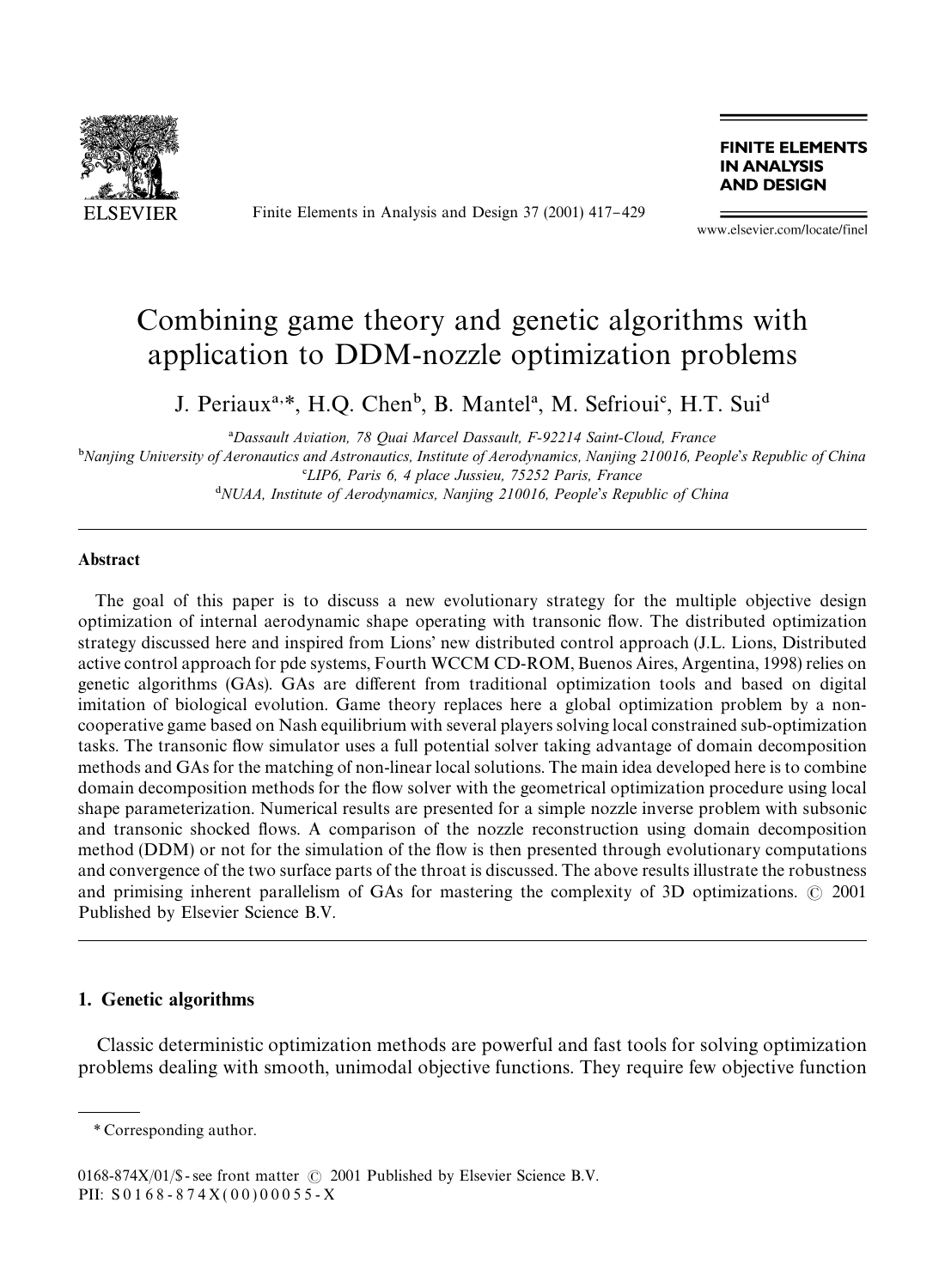evaluations compared to stochastic optimization methods but have several drawbacks, in particular, with multi-modal function or non-convex optimization problems. One powerful alternative to these methods are genetic algorithms (GAs), a stochastic approach based on natural selection mechanisms and Darwin's main principle: survival of the fittest. Many realistic optimizations require robust tools able to deal with non-convex optimization problems. GAs have been introduced by Holland who explained the adaptive process of natural systems [1]. More recently, Goldberg brought GAs in non-convex optimization theory for quantitative study of optima and introduced a decisive thrust in the GAs field [2]. The basic principle is a parallel established between an individual and a solution on the one hand, and between an environment and a problem on the other. A good solution to a given problem is an individual who is likely to succeed in a given environment. Each individual (i.e. solution) has a fitness function which measures how fit it is to the environment (i.e. problem), or in other words how good the solution is.

The mechanisms of a simple GA for a minimization problem may be found in [2].

GAs using binary coding are directly used for the problem of domain decomposition method (DDM) whereas for inverse problems discussed in the following sections, we consider the use of floating point coding with non-uniform mutation (see  $\lceil 3 \rceil$  for details).

## 2. Multi-objective optimization

The simplest way to address the problem of multiple objective optimization is to use a scalar objective, generally obtained through some linear combination of weighted objectives [4]. Such an approach may be of interest in some cases – particularly if the weight of each criterion is known before hand } but besides its ad hoc character, it has several drawbacks since there is a loss of information and a need to define the weights associated to each objective. Moreover, the behaviour of the algorithms is very sensitive and biased by the values of these weights  $[5]$  Shaffer was the first to propose a GA approach for multi-objectives through his vector evaluated genetic algorithm (VEGA [6]), but it was biased towards the extreme of each objective. Goldberg proposed a solution to this particular problem with both non-dominance Pareto-ranking and sharing, in order to distribute the solutions over the entire Pareto front [2]. This cooperative approach was further developed in [7], and lead to many applications [8]. All of these approaches are based on Pareto-ranking and use either sharing or mating restrictions to ensure diversity; a good overview can be found in [9]. Another non-cooperative approach with the notion of a player has been introduced by Nash [10] in the early 1950s for multiple objective optimization problems originating from game theory and economics. The following section is devoted to an original noncooperative multiple objective algorithm, which is based on Nash equilibria.

#### 3. Nash equilibria

### 3.1. Definition

For an optimization problem with *G* objectives, a Nash strategy consists of having *G* players, each optimizing his own criterion. However, each player has to optimize his criterion given that all